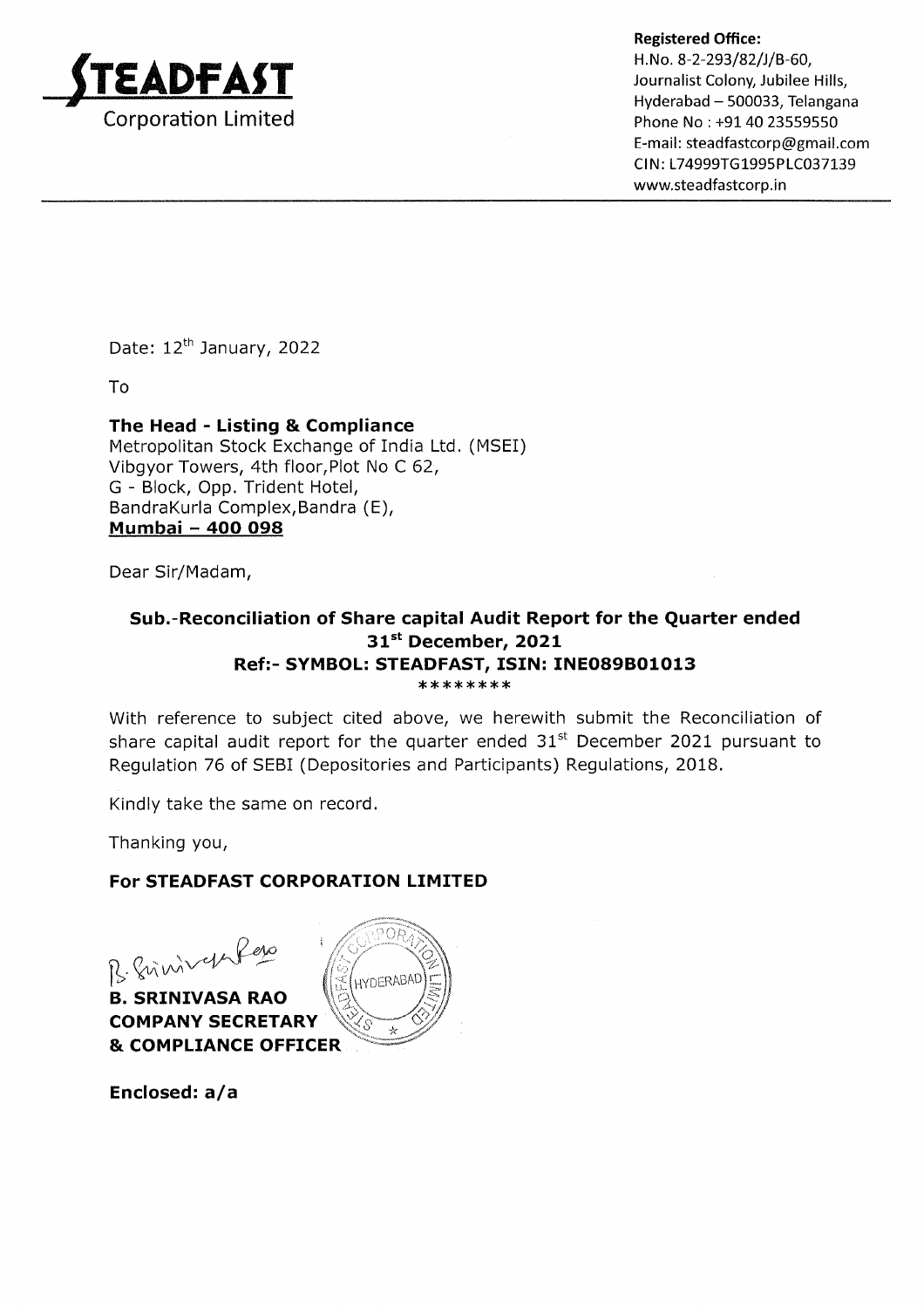|                    | <b>MSELLTD</b>                      |                                     |
|--------------------|-------------------------------------|-------------------------------------|
|                    | ACKNOWLEDGEMENT                     |                                     |
| Acknowledgement No | : 1201202205481855                  | Date & Time: 12/01/2022 05:48:18 PM |
| Symbol             | : STEADFAST                         |                                     |
| <b>Entity Name</b> | $\pm$ STEADEAST CORPORATION LIMITED |                                     |
| Compliance Type    | $(SEBI-DP$ Req.55A)                 |                                     |
| Quarter / Period   | : 31/12/2021                        |                                     |
| Mode               | E-Filing                            |                                     |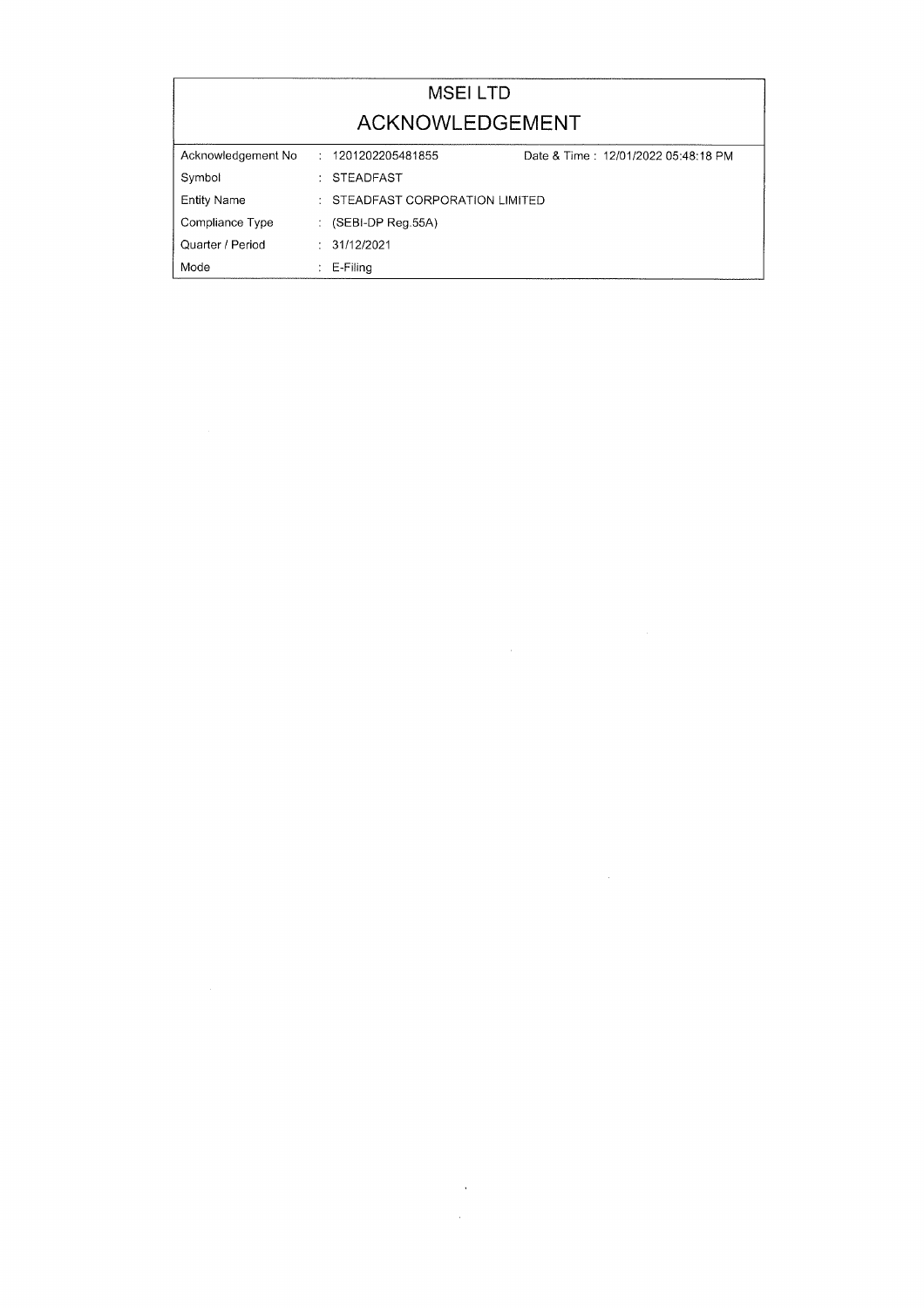

6-2-1085/B, Flat No. 105, Badam Sohana Apartments, Beside Dega Tower, Raj Bhavan Road, Somajiguda, Hyderabad - 500 082. Office : 93923 69579 Mobile : 93923 99570 E-mail : bhaskararaoandco @gmail.com

## RECONCILIATION OF SHARE CAPITAL AUDIT

|                              | V. BHASKARA RAO & CO.<br><b>COMPANY SECRETARIES</b>                                                                     |                                       |                                                        |                                                                                                 |                                            | Beside Dega Tower,<br>Hyderabad - 500 082.<br>Office: 93923 69579<br>Mobile: 93923 99570  | 6-2-1085/B, Flat No. 105,<br>Badam Sohana Apartments,<br>Raj Bhavan Road, Somajiguda,<br>E-mail: bhaskararaoandco@gr |
|------------------------------|-------------------------------------------------------------------------------------------------------------------------|---------------------------------------|--------------------------------------------------------|-------------------------------------------------------------------------------------------------|--------------------------------------------|-------------------------------------------------------------------------------------------|----------------------------------------------------------------------------------------------------------------------|
|                              |                                                                                                                         | RECONCILIATION OF SHARE CAPITAL AUDIT |                                                        |                                                                                                 |                                            |                                                                                           |                                                                                                                      |
| 1.                           | <b>For Period Ended</b>                                                                                                 |                                       |                                                        |                                                                                                 | 31 <sup>st</sup> December, 2021            |                                                                                           |                                                                                                                      |
| 2.<br><b>ISIN</b>            |                                                                                                                         |                                       |                                                        | INE089B01013                                                                                    |                                            |                                                                                           |                                                                                                                      |
| 3.                           | <b>Face Value</b>                                                                                                       |                                       |                                                        | Rs. 10/-                                                                                        |                                            |                                                                                           |                                                                                                                      |
| 4.                           | Name of the Company                                                                                                     |                                       |                                                        |                                                                                                 | <b>Steadfast Corporation Limited</b>       |                                                                                           |                                                                                                                      |
| 5.                           | <b>Registered Office Address</b>                                                                                        |                                       |                                                        |                                                                                                 |                                            | H.No.8-2-293/82/J/B-60, Journalist Colony,<br>Jubilee Hills, Hyderabad-500 033, Telangana |                                                                                                                      |
| Correspondence Address<br>6. |                                                                                                                         |                                       |                                                        | H.No.8-2-293/82/J/B-60,<br>Journalist<br>Colony,<br>Jubilee Hills, Hyderabad-500 033, Telangana |                                            |                                                                                           |                                                                                                                      |
|                              | 7. Telephone No.<br>Fax Nos.                                                                                            |                                       |                                                        | (040) 23559550<br>(040) 23559550                                                                |                                            |                                                                                           |                                                                                                                      |
| 8.                           | Email address                                                                                                           |                                       |                                                        |                                                                                                 | steadfastcorp@gmail.com                    |                                                                                           |                                                                                                                      |
| 9.                           | Names of the Stock Exchanges where<br>the company's securities are listed.                                              |                                       |                                                        | (MSEI)                                                                                          |                                            |                                                                                           | Metropolitan Stock Exchange of India Limited                                                                         |
|                              |                                                                                                                         |                                       |                                                        |                                                                                                 | <b>Number of Shares</b>                    |                                                                                           | % of Total Issued<br>Capital                                                                                         |
|                              | 10. Issued Capital                                                                                                      |                                       |                                                        |                                                                                                 | 7131000                                    |                                                                                           | 100.00                                                                                                               |
|                              | 11. Listed Capital MSEI Limited                                                                                         |                                       |                                                        | 7131000                                                                                         |                                            | 100.00                                                                                    |                                                                                                                      |
|                              | 12. Held in Dematerialization Form in CDSL                                                                              |                                       |                                                        | 1479172<br>v                                                                                    |                                            | 20.74                                                                                     |                                                                                                                      |
|                              | 13. Held in Dematerialization Form in NSDL                                                                              |                                       |                                                        |                                                                                                 | 5326705                                    |                                                                                           | 74.70                                                                                                                |
| 14. Physical                 |                                                                                                                         |                                       |                                                        |                                                                                                 | 325123                                     |                                                                                           | 4.56                                                                                                                 |
|                              | 15. Total No. of Shares (12+13+14)                                                                                      |                                       |                                                        |                                                                                                 | 7131000                                    |                                                                                           | 100.00                                                                                                               |
|                              | 16. Reasons for Differences, if any                                                                                     |                                       |                                                        |                                                                                                 |                                            | <b>NIL</b>                                                                                |                                                                                                                      |
|                              | 7. Certifying the Details of Changes in Share Capital during the quarter under consideration as per<br>the table below: |                                       |                                                        |                                                                                                 |                                            |                                                                                           |                                                                                                                      |
| Partic<br>ul<br>ar<br>s      | No. of Shares                                                                                                           | Applied/Not<br>Applied for<br>listing | <b>Listed on Stock</b><br>Exchanges<br>(Specify Names) |                                                                                                 | Whether<br>intimate<br>d to<br><b>CDSL</b> | Whether<br>intimated<br>to NSDL                                                           | In Prin. Appr.<br>Pending for<br>SE (Specify<br>Names)                                                               |

|                                            | <b>Number of Shares</b> | % of Total Issued<br>Capital |
|--------------------------------------------|-------------------------|------------------------------|
| 10. Issued Capital                         | 7131000                 | 100.00                       |
| 11. Listed Capital MSEI Limited            | 7131000                 | 100.00                       |
| 12. Held in Dematerialization Form in CDSL | 1479172                 | 20.74                        |
| 13. Held in Dematerialization Form in NSDL | 5326705                 | 74.70                        |
| 14. Physical                               | 325123                  | 4.56                         |
| 15. Total No. of Shares (12+13+14)         | 7131000                 | 100.00                       |
| 16. Reasons for Differences, if any        |                         | <b>NIL</b>                   |

| Partic<br>ul<br>ar<br>S | No. of Shares | Applied for<br>listing | Applied/Not   Listed on Stock<br>Exchanges<br>(Specify Names) | intimate<br>d to<br><b>CDSL</b> | intimated<br>to NSDL | Whether   Whether   In Prin. Appr.<br>Pending for<br>SE (Specify<br>Names) |
|-------------------------|---------------|------------------------|---------------------------------------------------------------|---------------------------------|----------------------|----------------------------------------------------------------------------|
|                         | <b>NA</b>     |                        |                                                               | <b>NA</b>                       |                      | $-NA-$                                                                     |

18. Register of Members is Updated (Yes / No) Yes If not, updated up to which date NA

19. Reference of previous quarter with regard to excess dematerialized shares, if any



 $\overline{a}$